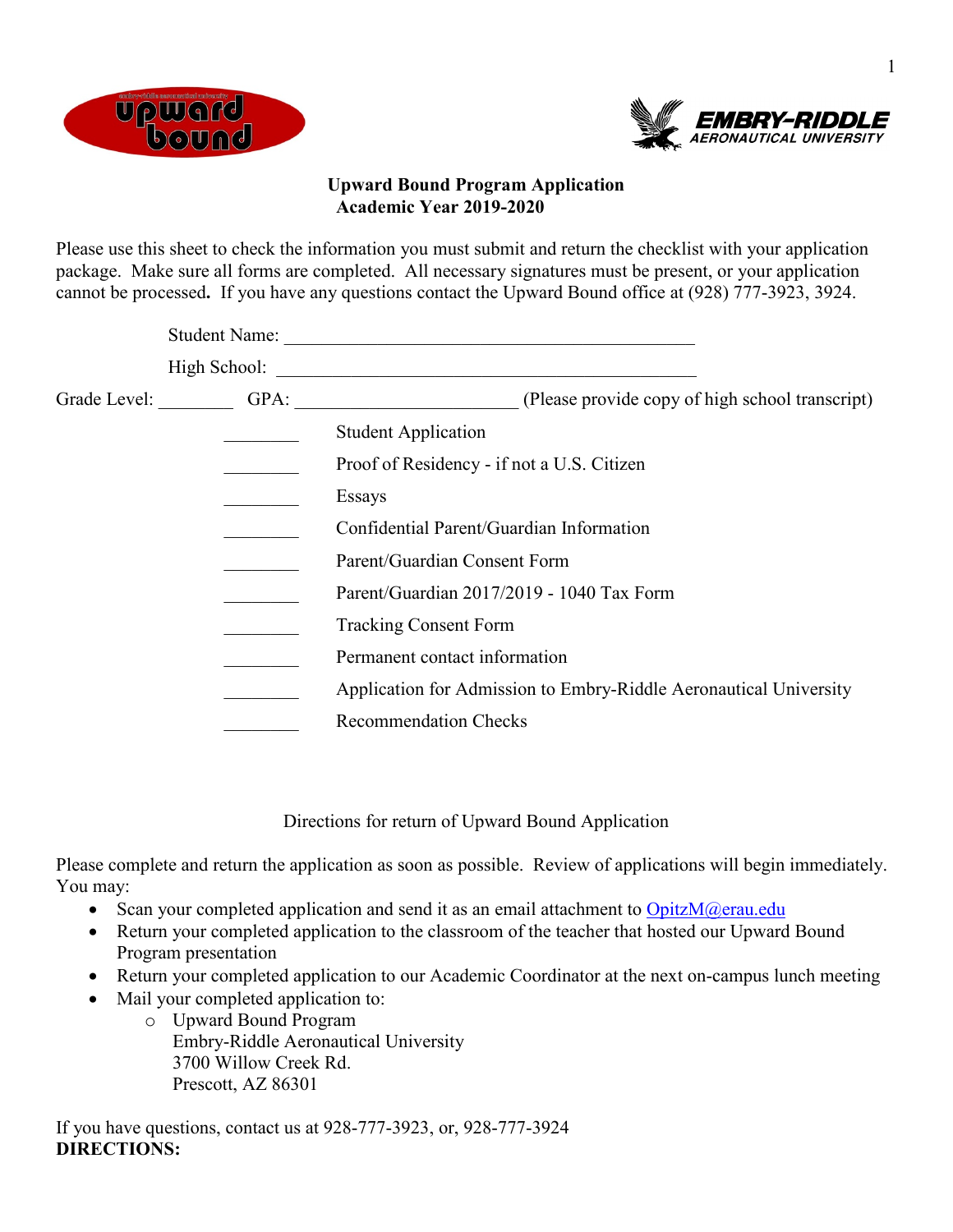Fill out each form completely by typing or printing neatly. Where specified, attach required documents. Remember to return all required documentation and signatures if required. Your student's social security number is a requirement of the federal government as all funding for the program comes from the federal Department of Education.

## **STEP 1: STUDENT FORMS**

Forms are to be completed by the student applying for the Upward Bound program.

#### **Page 3: Personal Information**

If you are not a U.S. citizen, include proof of residency. Please include a photo for our records.

#### **Page 4: Student Information**

Sign and date the Student Statement of Commitment.

#### **Page 5: Essays and Extra-Curricular Activities**

Complete the two separate essays to the best of your ability – be creative and candid. Your essays will help us get to know you better. While you should show consideration for grammar and spelling, content is most important.

#### **STEP 2: PARENT FORMS**

Forms are to be completed by the student's parent or guardian.

Page 4-7: Parent Guardian Information, Parental Statement of Commitment, Parent Income Verification, and Parent/Guardian Participation. This section consists of two pages that your parents/guardians must complete and sign. Please review to ensure that all the appropriate blanks are signed and dated and a copy of the 2018, 2019 - 1040 tax form (or equivalent as stated on page 5) is included. Complete the Parent/Guardian Consent Form on page seven.

#### **Page 10: Student Release Authorization**

This section must be signed by both the parent/guardian AND the student.

## **STEP 3: RECOMMENDATION CHECKS**

**Pages 13-15:** Please ask your teachers (guidance counselor) to complete recommendation check and return the signed form to you in a sealed envelope. You may return the recommendation checks with your rest of your application.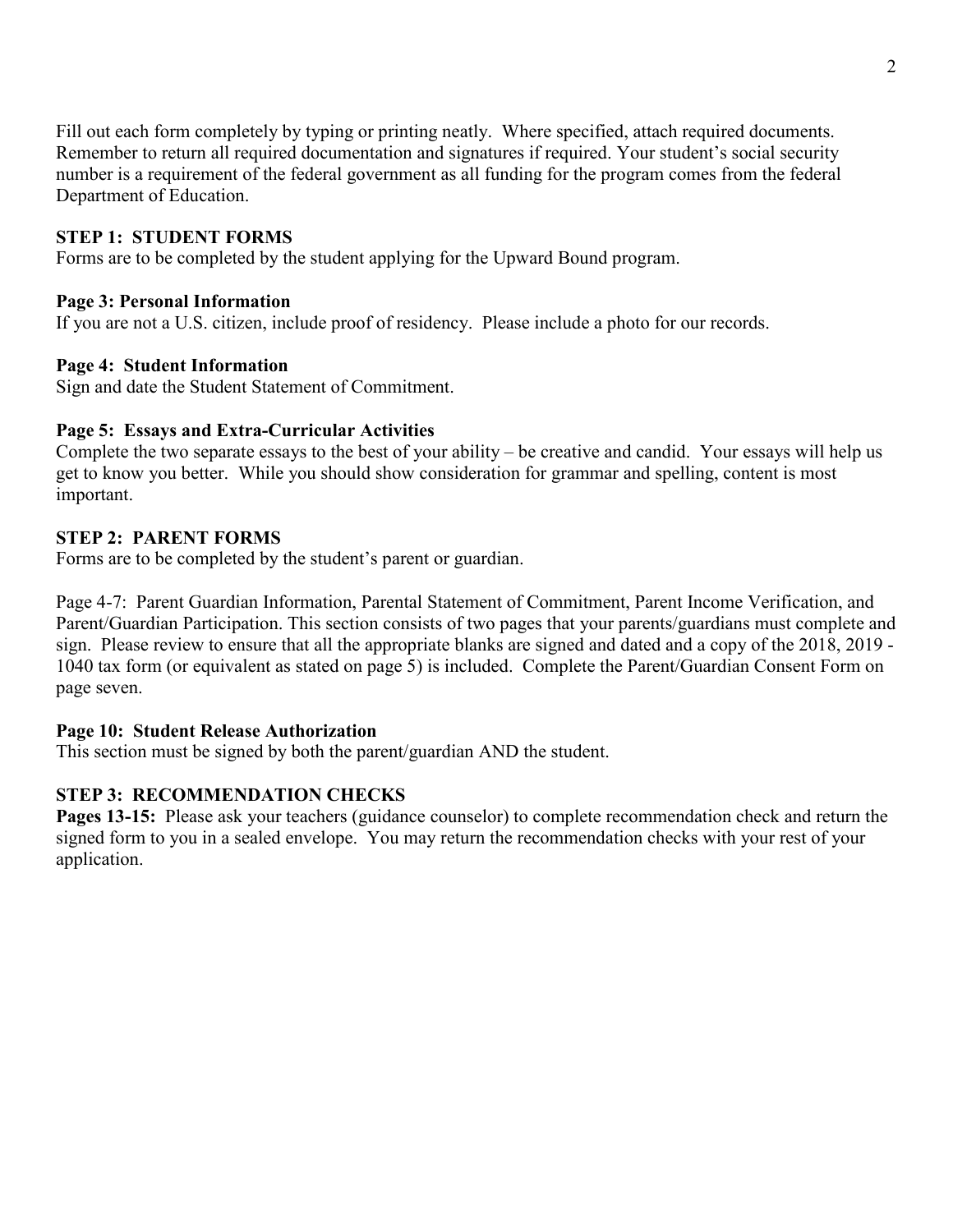| [STUDENT FORM]             | <b>Upward Bound Application</b><br><b>Academic Year 2019-2020</b>                                                                                                                                                              |     |                   |
|----------------------------|--------------------------------------------------------------------------------------------------------------------------------------------------------------------------------------------------------------------------------|-----|-------------------|
|                            |                                                                                                                                                                                                                                |     | Attach<br>Student |
|                            | Name: Last First<br>$\overline{MI}$                                                                                                                                                                                            |     | Photo             |
|                            |                                                                                                                                                                                                                                |     | Here              |
|                            | Street or PO Box                                                                                                                                                                                                               |     |                   |
|                            |                                                                                                                                                                                                                                |     |                   |
| City                       | $\overline{Zip}$<br>State                                                                                                                                                                                                      |     |                   |
|                            | Home Telephone: $\qquad \qquad$ Date of Birth: $\qquad \qquad / \qquad / \qquad$                                                                                                                                               |     |                   |
|                            | Student Cell Phone (Department Cell Phone (Department Cell Phone (Department Cell Phone (Department Cell Phone (Department Cell Phone (Department Cell Phone (Department Cell Phone (Department Cell Phone (Department Cell Ph |     |                   |
|                            | Student Social Security Number or Alien Registration #<br>(Necessary for acceptance into program)                                                                                                                              |     |                   |
|                            |                                                                                                                                                                                                                                |     |                   |
|                            | Place of Birth: U.S. Citizen: yes ______ no                                                                                                                                                                                    |     |                   |
|                            | (If no, please attach proof of permanent residency; the application cannot be processed without it)                                                                                                                            |     |                   |
|                            | If you have access to the Internet, please provide us with an E-mail address:                                                                                                                                                  |     |                   |
| <b>School Information</b>  |                                                                                                                                                                                                                                |     |                   |
|                            | Current Grade (circle one): 9 10 11                                                                                                                                                                                            |     | 12                |
|                            |                                                                                                                                                                                                                                |     |                   |
|                            | Street or PO Box                                                                                                                                                                                                               |     |                   |
| City                       | <b>State</b>                                                                                                                                                                                                                   | Zip |                   |
|                            | School Phone: (Champion Counselor Name: Champion Counselor Name: Champion Counselor Name: Champion Counselor Name: Champion Counselor Name: Champion Counselor Name: Champion Counselor Name: Champion Counselor Name: Champio |     |                   |
| $School FAX: (\_\_)$       |                                                                                                                                                                                                                                |     |                   |
| <b>Ethnic Background</b>   |                                                                                                                                                                                                                                |     |                   |
|                            | Native American Mispanic/Latino Caucasian                                                                                                                                                                                      |     |                   |
|                            | African American ______ Asian/Pacific Islander Other ____________________________                                                                                                                                              |     |                   |
| Native Americans Only:     | Tribe or Nation: Census Number: Census Number:                                                                                                                                                                                 |     |                   |
| <b>Language Background</b> |                                                                                                                                                                                                                                |     |                   |
|                            | Language first spoken: Language spoken by parents: Language spoken by parents:                                                                                                                                                 |     |                   |
|                            |                                                                                                                                                                                                                                |     |                   |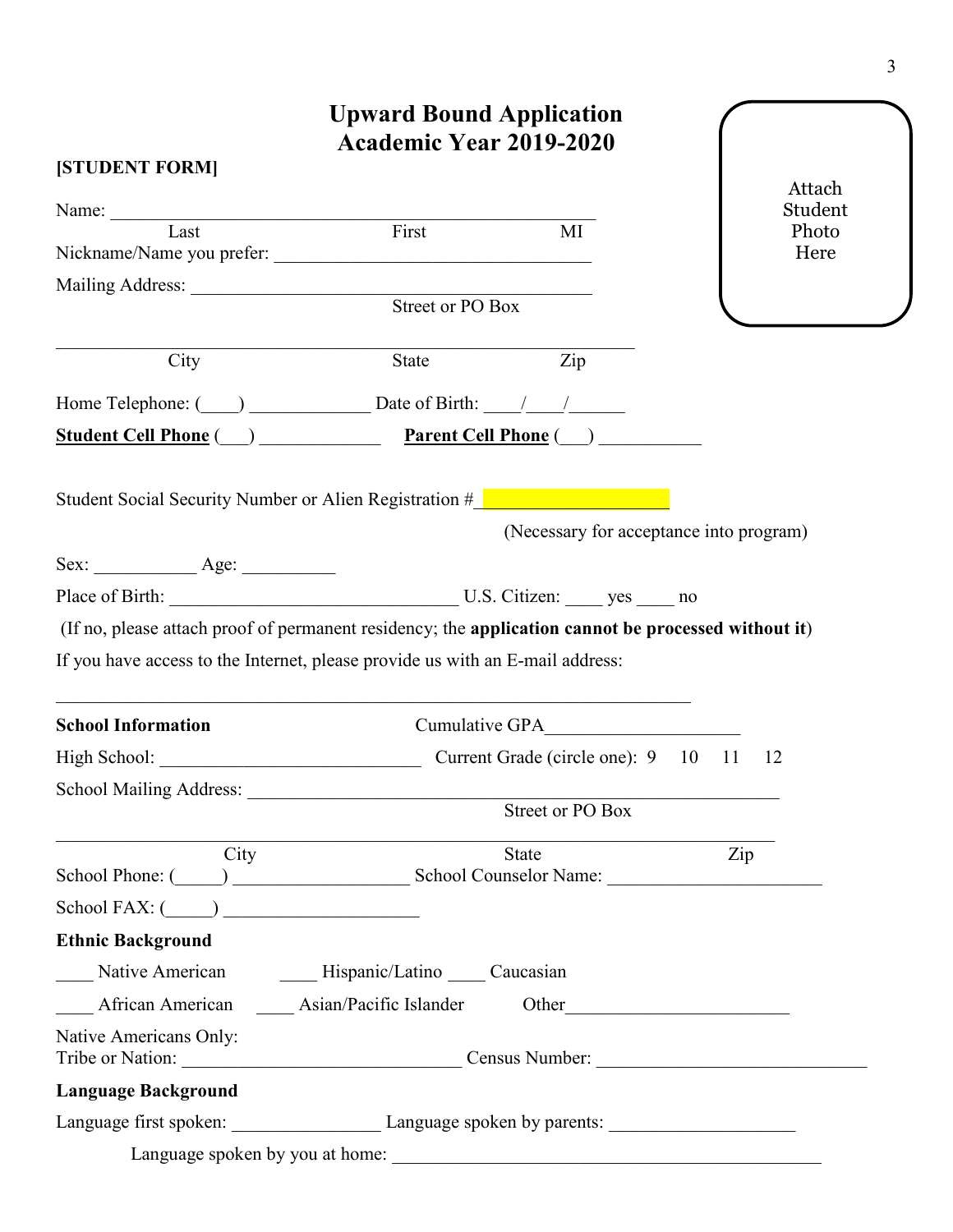#### **[STUDENT FORM]**

Favorite Subjects/Classes:

Are you interested in attending college and, if so, what career field interests you?

# **Other Program Participation**

Are you currently or have you ever been a participant of (check all that apply):

Upward Bound \_\_\_\_\_\_\_\_ Talent Search \_\_\_\_\_\_\_\_\_\_ Math and Science Center \_\_\_\_\_\_\_\_\_

# **Student Statement of Commitment**

1. The Upward Bound program serves students from the time they are admitted into the program until High School graduation. Will you commit to participate in the program for that period of time?

 $yes$  no

| Bi-Monthly meetings at your high school during lunchtime? | <b>ves</b>                                                                                                               | no                                                                                                                                                                                   |
|-----------------------------------------------------------|--------------------------------------------------------------------------------------------------------------------------|--------------------------------------------------------------------------------------------------------------------------------------------------------------------------------------|
|                                                           | ves                                                                                                                      | no.                                                                                                                                                                                  |
| 6-week summer residential session at Embry-Riddle?        | ves                                                                                                                      | no                                                                                                                                                                                   |
|                                                           | ves                                                                                                                      | the<br>no                                                                                                                                                                            |
|                                                           | $\bullet$<br>• 1 or 2 weekend day or evening field trips/activities each semester?<br>$\bullet$<br>Upward Bound program? | Upward Bound is a year-round program, are you willing to commit to participate in:<br>Are you willing to sign a code of conduct and academic integrity as part of your membership in |

Student Signature: \_\_\_\_\_\_\_\_\_\_\_\_\_\_\_\_\_\_\_\_\_\_\_\_\_\_\_\_\_\_\_Date: \_\_\_\_\_\_\_\_\_\_\_\_\_\_\_\_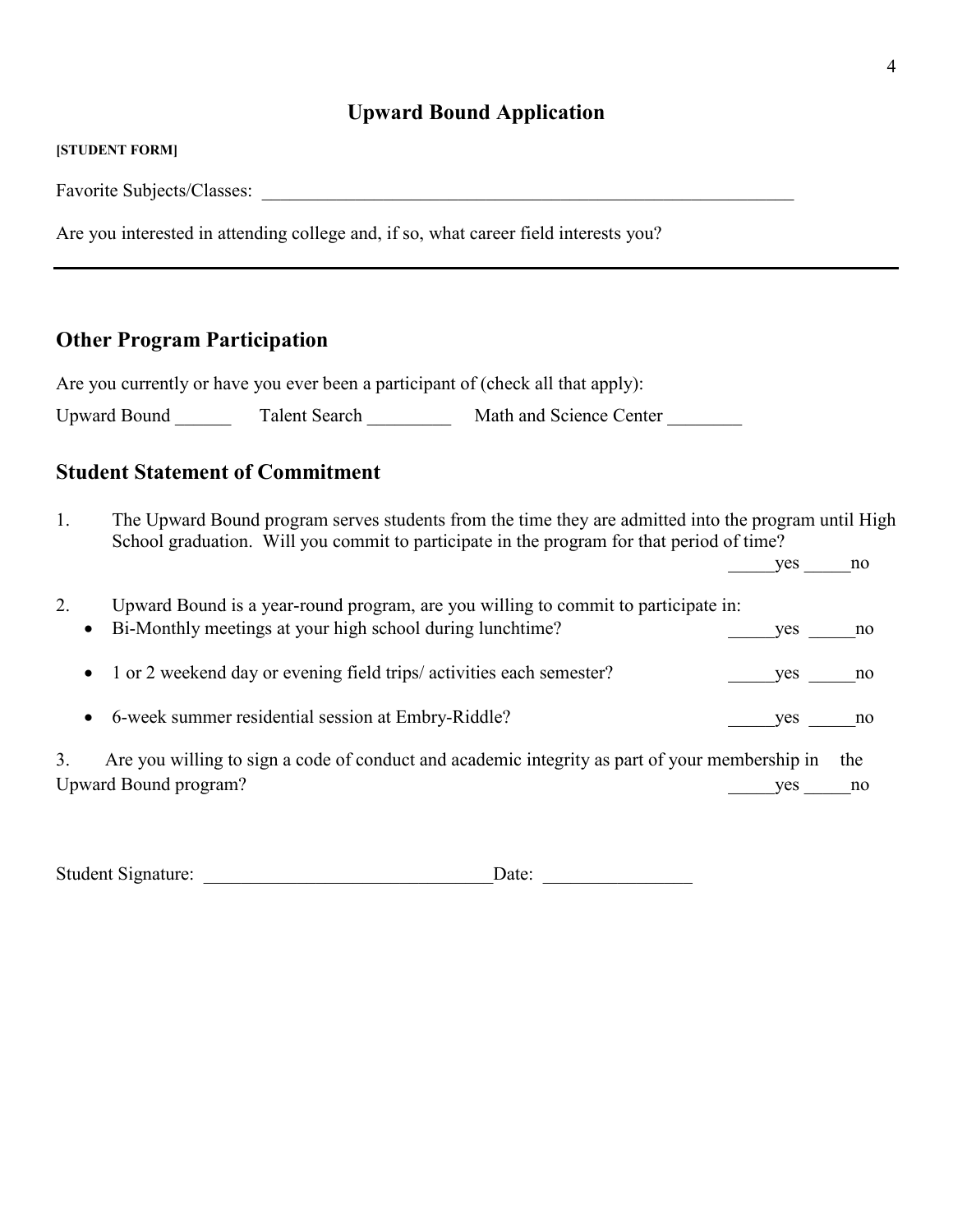## **[STUDENT FORM] Essay Questions – Students complete the essay questions in your own words.**

Type your answers to the ALL of the following essay questions on a separate sheet of paper, put your name in the upper right corner and attach your completed essays to your application. Essays must be at least one paragraph and you should answer the question as thoroughly as possible.

**Essay #1**: We expect our students to take an active role in their own success. Based on what you know about the Upward Bound program, how do you think the program will benefit you and how do you plan to use the program to achieve your goals?

**Essay #2:** What do you believe to be the four most important values/morals for a high school student to have? Why are they important?

## **Extracurricular Activities, Honors and Accomplishments**

Note: If you require additional space or wish to list your activities, clubs, sports, and leadership positions on a separate sheet of paper and attach, please do so.

## **Activities, Clubs, and Sports (list years and leadership positions held, if any):**

| <i>Example: Key Club (9-11, Secretary – <math>10^{th}</math> grade)</i> |  |
|-------------------------------------------------------------------------|--|
|                                                                         |  |
|                                                                         |  |
|                                                                         |  |
|                                                                         |  |
|                                                                         |  |

#### **Community Activities and Volunteer Work, Musical Instruments, Hobbies:**

| <u> El seu de la contrada de la contrada de la contrada de la contrada de la contrada de la contrada de la contra</u> | the contract of the contract of the contract of |
|-----------------------------------------------------------------------------------------------------------------------|-------------------------------------------------|
|                                                                                                                       |                                                 |
| <u> 1989 - Andrea Andrew Maria (h. 1989).</u>                                                                         |                                                 |

#### **Honors, Awards, and Achievements:**

| the contract of the contract of the contract of the contract of the contract of | the contract of the contract of the contract of the contract of the contract of |
|---------------------------------------------------------------------------------|---------------------------------------------------------------------------------|
|                                                                                 |                                                                                 |
|                                                                                 |                                                                                 |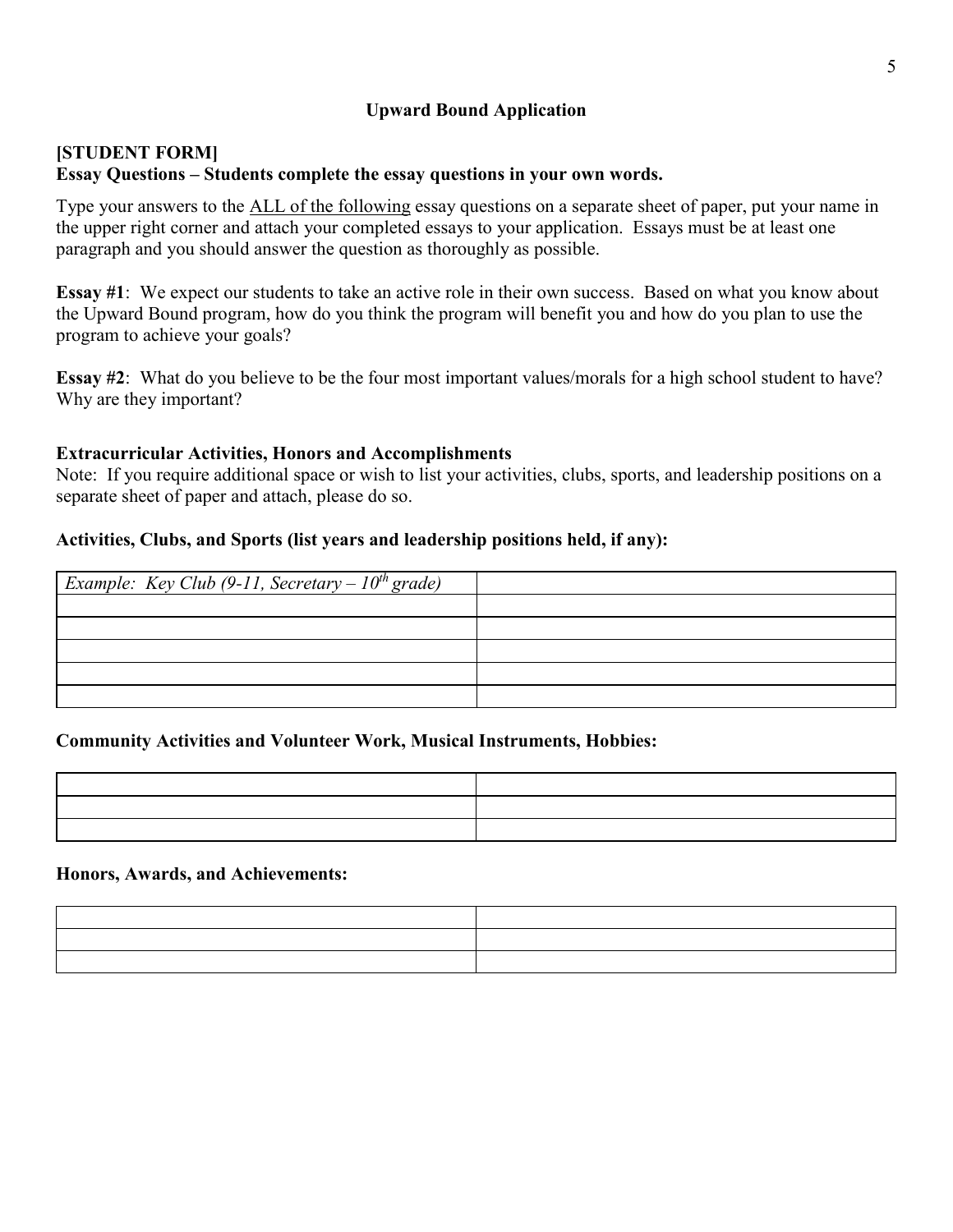## [PARENT FORM]

Confidential Parent/Guardian Information

*To be completed only by the parent(s) or guardian(s) with whom the student lives full or part-time*. This information will be kept strictly confidential and will only be viewed by ERAU Upward Bound staff to determine the student's eligibility.

| Last                                    | First                                                                                                                                                                                                                          |              |
|-----------------------------------------|--------------------------------------------------------------------------------------------------------------------------------------------------------------------------------------------------------------------------------|--------------|
| Home Address:                           |                                                                                                                                                                                                                                |              |
| <b>Street</b>                           |                                                                                                                                                                                                                                |              |
| City                                    |                                                                                                                                                                                                                                | State<br>Zip |
|                                         | Work Phone (Company Company Company Company Phone (Company Company Company Company Company Company Company Company Company Company Company Company Company Company Company Company Company Company Company Company Company Com |              |
| Cell Phone (_____) ____________________ |                                                                                                                                                                                                                                |              |
|                                         | Education (circle highest year completed)                                                                                                                                                                                      |              |
| Elementary                              | <b>Example 13 High School</b> College                                                                                                                                                                                          |              |
|                                         | 0 1 2 3 4 5 6 7 8 9 10 11 12 13 14 15 16 17+                                                                                                                                                                                   |              |
|                                         | Have you completed a four-year Bachelor's Degree? ________Yes ________No                                                                                                                                                       |              |
| Email address:                          |                                                                                                                                                                                                                                |              |
|                                         |                                                                                                                                                                                                                                |              |

| Home Address:<br><b>Street</b>                               |                                           |  |         |
|--------------------------------------------------------------|-------------------------------------------|--|---------|
| City                                                         | State                                     |  | Zip     |
| Work Phone $(\_\_\_\_\_\_\_\_\_$                             |                                           |  |         |
| Cell Phone ( )                                               |                                           |  |         |
|                                                              | Education (circle highest year completed) |  |         |
| Elementary                                                   | <b>High School</b>                        |  | College |
| 0 1 2 3 4 5 6 7 8 9 10 11 12 13 14 15 16 17+                 |                                           |  |         |
| Have you completed a four-year Bachelor's Degree? The Yes No |                                           |  |         |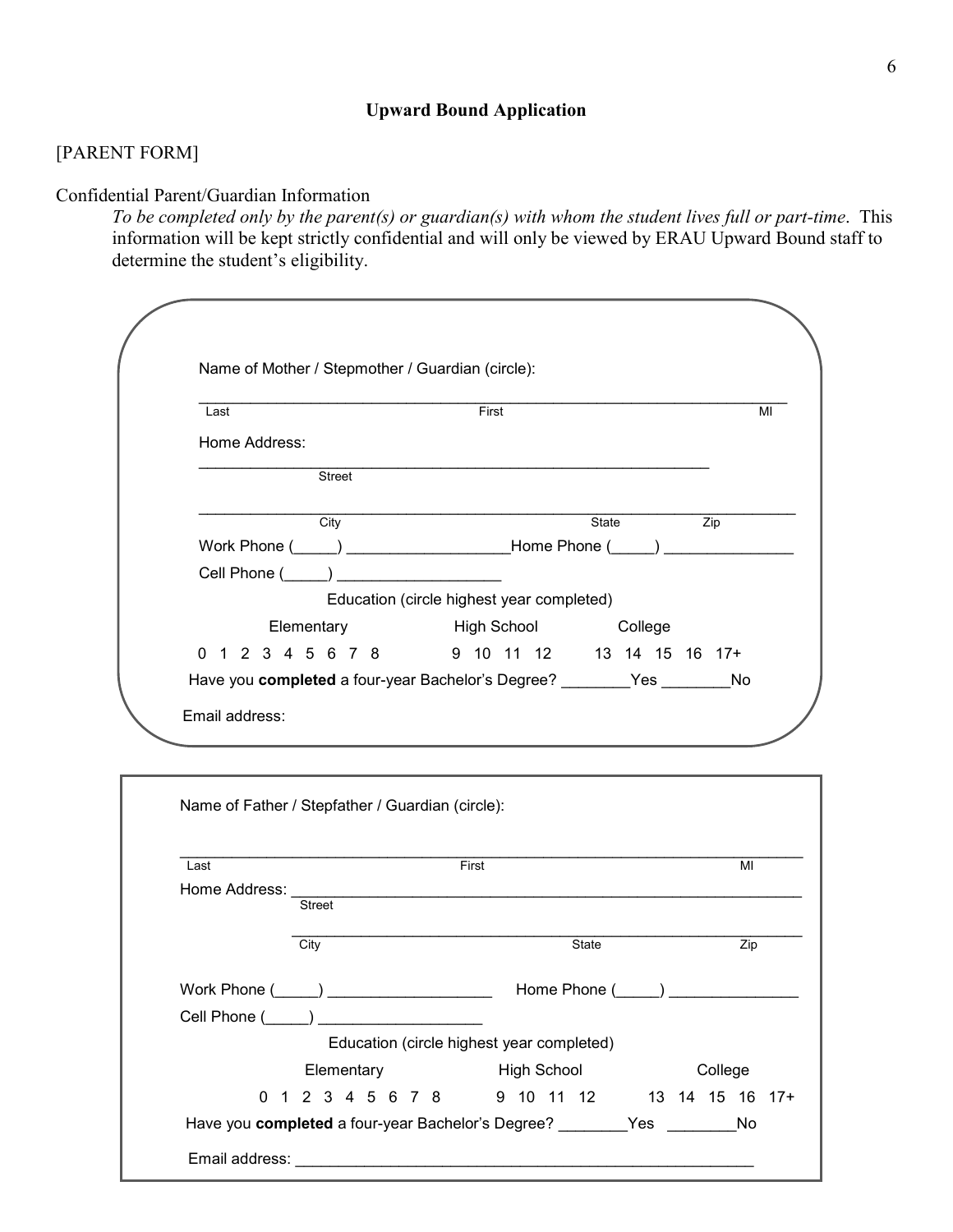# **[PARENT FORM]**

# **Parental Statement of Commitment**

Are you willing to allow your student to attend;

| Bi-monthly meetings at his/her high school during lunchtime?                | yes        | no |
|-----------------------------------------------------------------------------|------------|----|
| 1-2 weekend day or evening field trips/activities per semester?             | yes        | no |
| A 6-week residential summer session at Embry-Riddle where                   |            |    |
| Students will be living in residence halls, attending classes,              |            |    |
| Evening study sessions and activities?                                      | <b>ves</b> | no |
| Do you plan on your student attending college right after high school?      | <b>ves</b> | no |
| Are there plans for your student to change high schools?                    | <b>ves</b> | no |
| Do you foresee any barriers to your student's participation in the program? | ves        | no |
| If yes, please comment on these barriers:                                   |            |    |
|                                                                             |            |    |

 $\mathcal{L}_\mathcal{L} = \{ \mathcal{L}_\mathcal{L} = \{ \mathcal{L}_\mathcal{L} = \{ \mathcal{L}_\mathcal{L} = \{ \mathcal{L}_\mathcal{L} = \{ \mathcal{L}_\mathcal{L} = \{ \mathcal{L}_\mathcal{L} = \{ \mathcal{L}_\mathcal{L} = \{ \mathcal{L}_\mathcal{L} = \{ \mathcal{L}_\mathcal{L} = \{ \mathcal{L}_\mathcal{L} = \{ \mathcal{L}_\mathcal{L} = \{ \mathcal{L}_\mathcal{L} = \{ \mathcal{L}_\mathcal{L} = \{ \mathcal{L}_\mathcal{$ 

# **Confidential Parent/Guardian Information**

How many *dependent* children do you have?

Please give their names and ages below. Please begin with the applicant:

| 2.                                                                                                                                                                                                                                                                                                                                                                  |  |  |
|---------------------------------------------------------------------------------------------------------------------------------------------------------------------------------------------------------------------------------------------------------------------------------------------------------------------------------------------------------------------|--|--|
| 3.                                                                                                                                                                                                                                                                                                                                                                  |  |  |
| $\begin{picture}(20,10) \put(0,0){\vector(1,0){100}} \put(15,0){\vector(1,0){100}} \put(15,0){\vector(1,0){100}} \put(15,0){\vector(1,0){100}} \put(15,0){\vector(1,0){100}} \put(15,0){\vector(1,0){100}} \put(15,0){\vector(1,0){100}} \put(15,0){\vector(1,0){100}} \put(15,0){\vector(1,0){100}} \put(15,0){\vector(1,0){100}} \put(15,0){\vector(1,0){100}} \$ |  |  |
| $5.$ $\overline{\phantom{a}}$                                                                                                                                                                                                                                                                                                                                       |  |  |
| $\overline{6}$ .                                                                                                                                                                                                                                                                                                                                                    |  |  |
| If more than six, please list on a separate page.                                                                                                                                                                                                                                                                                                                   |  |  |
| Do you have any other relatives living in your home? ______Yes ______No                                                                                                                                                                                                                                                                                             |  |  |
| If yes, how many? Relationship to you?                                                                                                                                                                                                                                                                                                                              |  |  |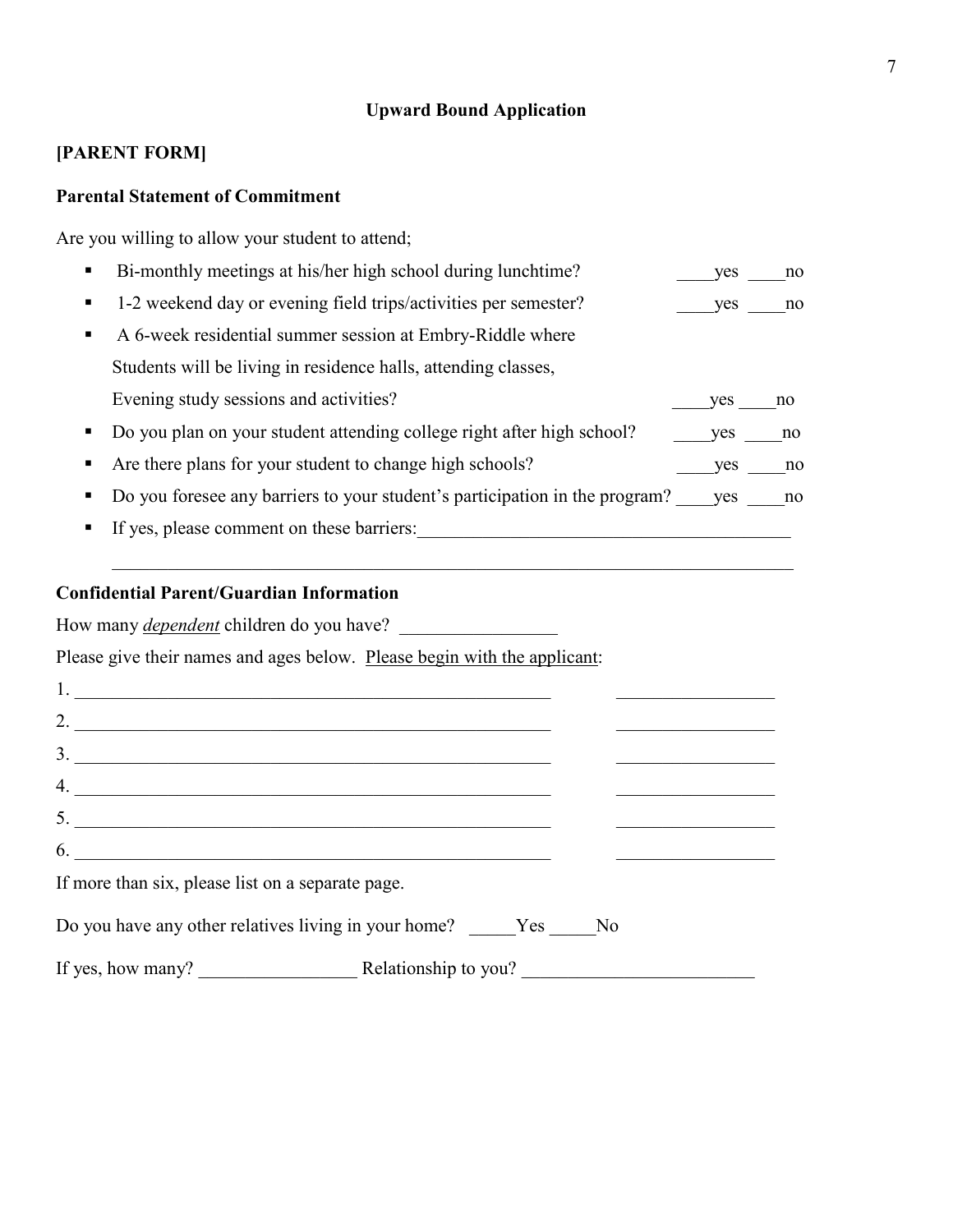## [PARENT FORM]

Important-- Please Note:

You must attach a signed copy of your 2019 or 2020 income verification IRS 1040 (If none was filed then provide a social services statement, handwritten and signed statement or other proof of 2017 or 2019 income). We must have your income verification to process your student's application. Please include the first two pages of your return that specifies "Taxable Income" usually found on line 43 of the 1040 federal form.

Your signature certifies, to the best of your knowledge, that the information provided on your income verification is correct.

 $\_$ 

Signature of Parent/Guardian Date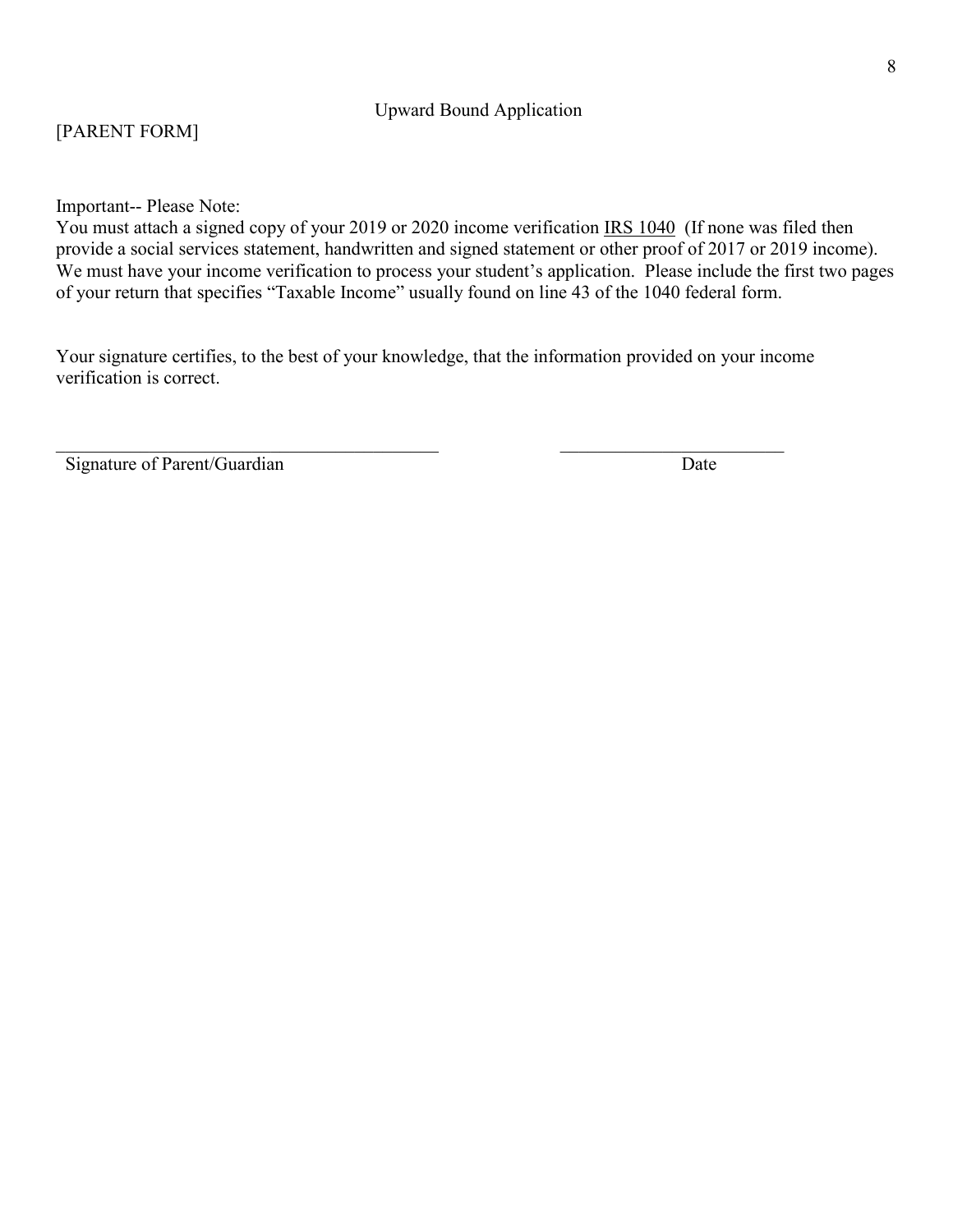

## **By signing this form**:

- I agree to participate in the college tracking/retention program of the Upward Bound Program, a department of Embry-Riddle Aeronautical University.
- I understand that college tracking/retention of Upward Bound Program participants is required by the U.S. Department of Education to determine the effectiveness of Upward Bound Program.
- I authorize the Upward Bound Program at Embry-Riddle Aeronautical University to have access to and receive copies of my academic records through my secondary and postsecondary education. In addition, I grant permission for my grades to be released to the high school of my attendance so that the high school may award credits earned in the Upward Bound academic year and summer sessions.

## **Please print or type**

| <b>Student Last Name (Print)</b>                         | First | M.I.          |
|----------------------------------------------------------|-------|---------------|
| Social Security Number                                   |       | Date of Birth |
| <b>Student Signature</b>                                 |       | Date          |
| Parent/Guardian Name (Print)                             |       | Date          |
| Parent/Guardian Signature<br>(If student under 18 years) |       | Date          |

*Our grant requires that we track each student's progress in high school and through college*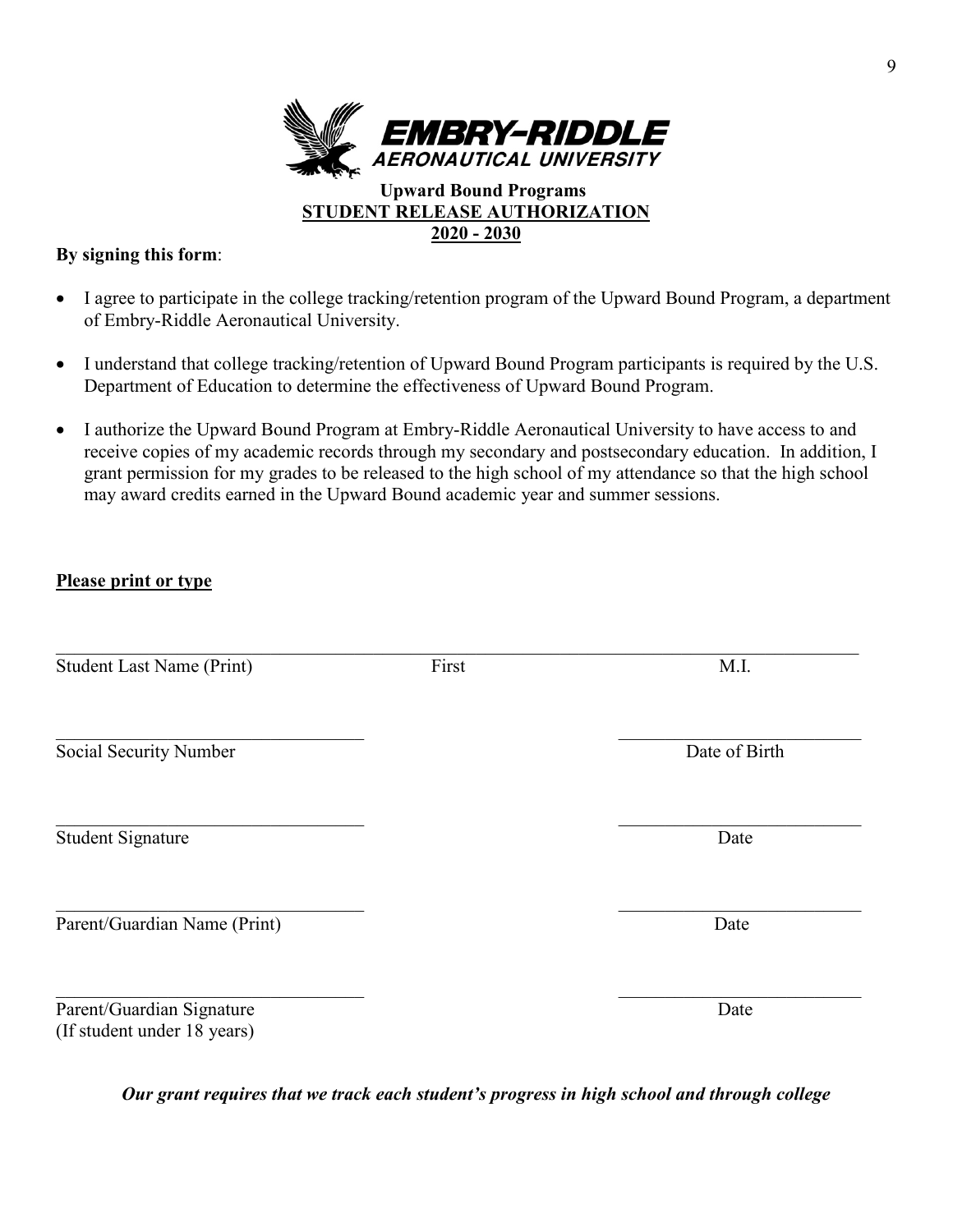## **Upward Bound Program Permanent Contact Form**

Our office needs to be able to follow your academic and career progress throughout high school and college. Over the next few years, we expect that you may move several times. Please provide us with information on 3 people who will always know exactly where you live so he/she may serve as a liaison for us. You can choose to tell us about people that live out-of-state, but will know your whereabouts as you continue through college.

| Contact $#1$<br>Name: $\frac{1}{2}$ |  |  |
|-------------------------------------|--|--|
| Relationship to student:            |  |  |
|                                     |  |  |
|                                     |  |  |
| Home Phone: Work Phone:             |  |  |
|                                     |  |  |
| Contact #2                          |  |  |
| Relationship to student:            |  |  |
|                                     |  |  |
|                                     |  |  |
|                                     |  |  |
|                                     |  |  |
| Contact #3                          |  |  |
| Relationship to student:            |  |  |
|                                     |  |  |
|                                     |  |  |
|                                     |  |  |
|                                     |  |  |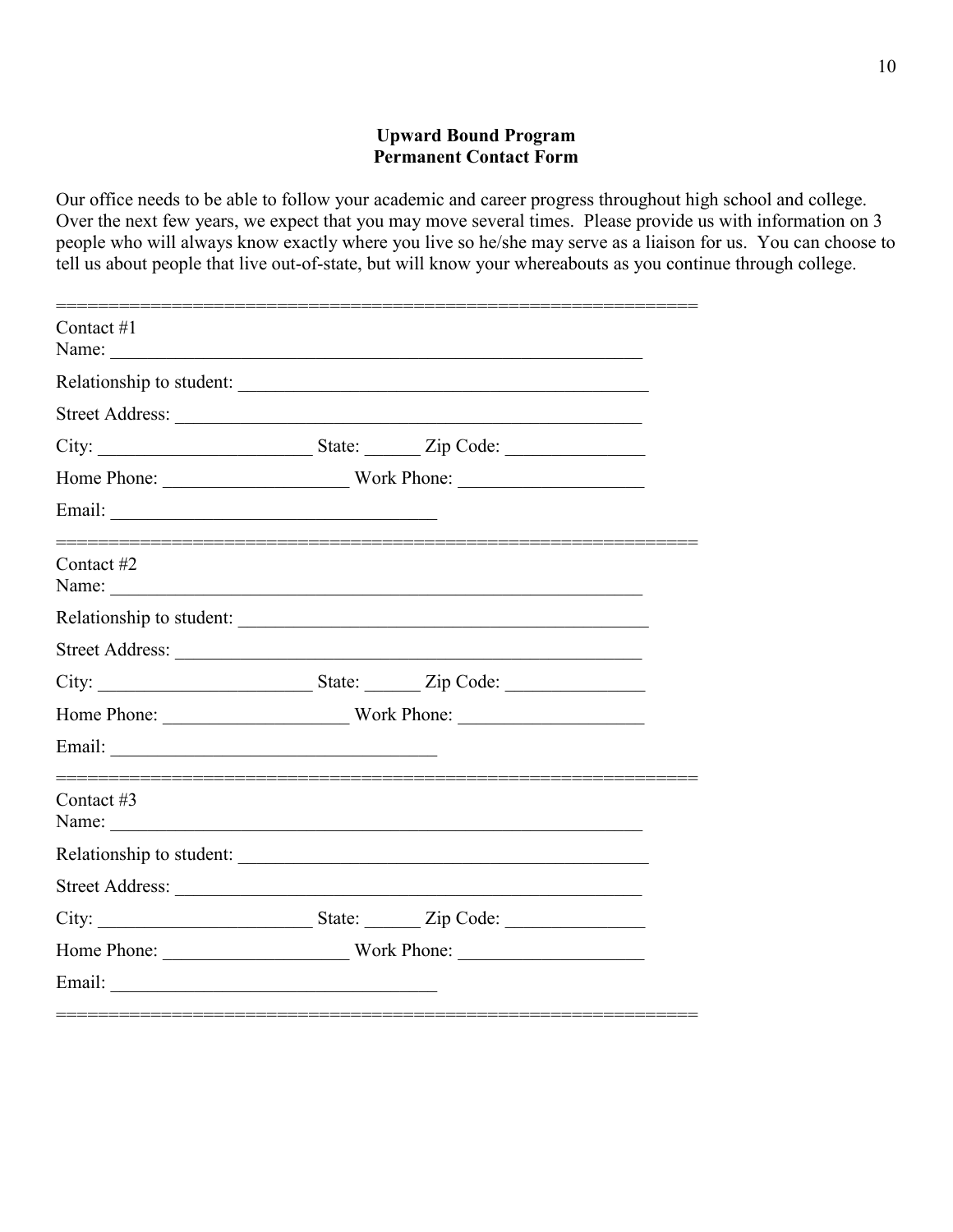## UPWARD BOUND PROGRAM

# Application for Admission - *EMBRY-RIDDLE AERONAUTICAL UNIVERSITY*

# Student Information

| Name                                                                                |                    |                   |                            |
|-------------------------------------------------------------------------------------|--------------------|-------------------|----------------------------|
| Last                                                                                | First              | Middle            | Social Security Number     |
| Phone number, including area code (                                                 |                    |                   | Sex<br>Male<br>Female      |
|                                                                                     |                    |                   |                            |
| Mailing address                                                                     |                    |                   |                            |
|                                                                                     | <b>Street</b>      |                   |                            |
| City                                                                                | <b>State</b>       | Zip               |                            |
| Permanent address                                                                   |                    |                   |                            |
|                                                                                     | <b>Street</b>      |                   |                            |
| City                                                                                | <b>State</b>       | Zip               |                            |
| Date of Birth                                                                       |                    |                   |                            |
| Month/Day/Year                                                                      |                    |                   |                            |
| Admission Information:                                                              |                    |                   |                            |
| Applicant Status: (Non-degree                                                       |                    |                   |                            |
| Entering year:                                                                      | Entering semester: | "Summer C"        |                            |
|                                                                                     |                    |                   |                            |
| Degree Program: College Escrow                                                      |                    | Degree code: NDCE |                            |
| Education:                                                                          |                    |                   |                            |
| High school                                                                         |                    |                   |                            |
| Name                                                                                |                    |                   | Graduation, month and year |
| City                                                                                | <b>State</b>       |                   | School code (if known)     |
|                                                                                     |                    |                   |                            |
| Family Information:                                                                 |                    |                   |                            |
| Name of parent or guardian                                                          |                    |                   |                            |
|                                                                                     | Last               |                   | First                      |
| Relationship to you                                                                 |                    |                   |                            |
| Phone number, including area code – Home ()                                         |                    |                   | Work( )                    |
| I certify that all of the above information is correct to the best of my knowledge. |                    |                   |                            |
|                                                                                     |                    |                   |                            |
| Student Signature <b>Subset of Student Signature</b> and Student Signature          |                    |                   |                            |
|                                                                                     |                    |                   |                            |
|                                                                                     |                    |                   |                            |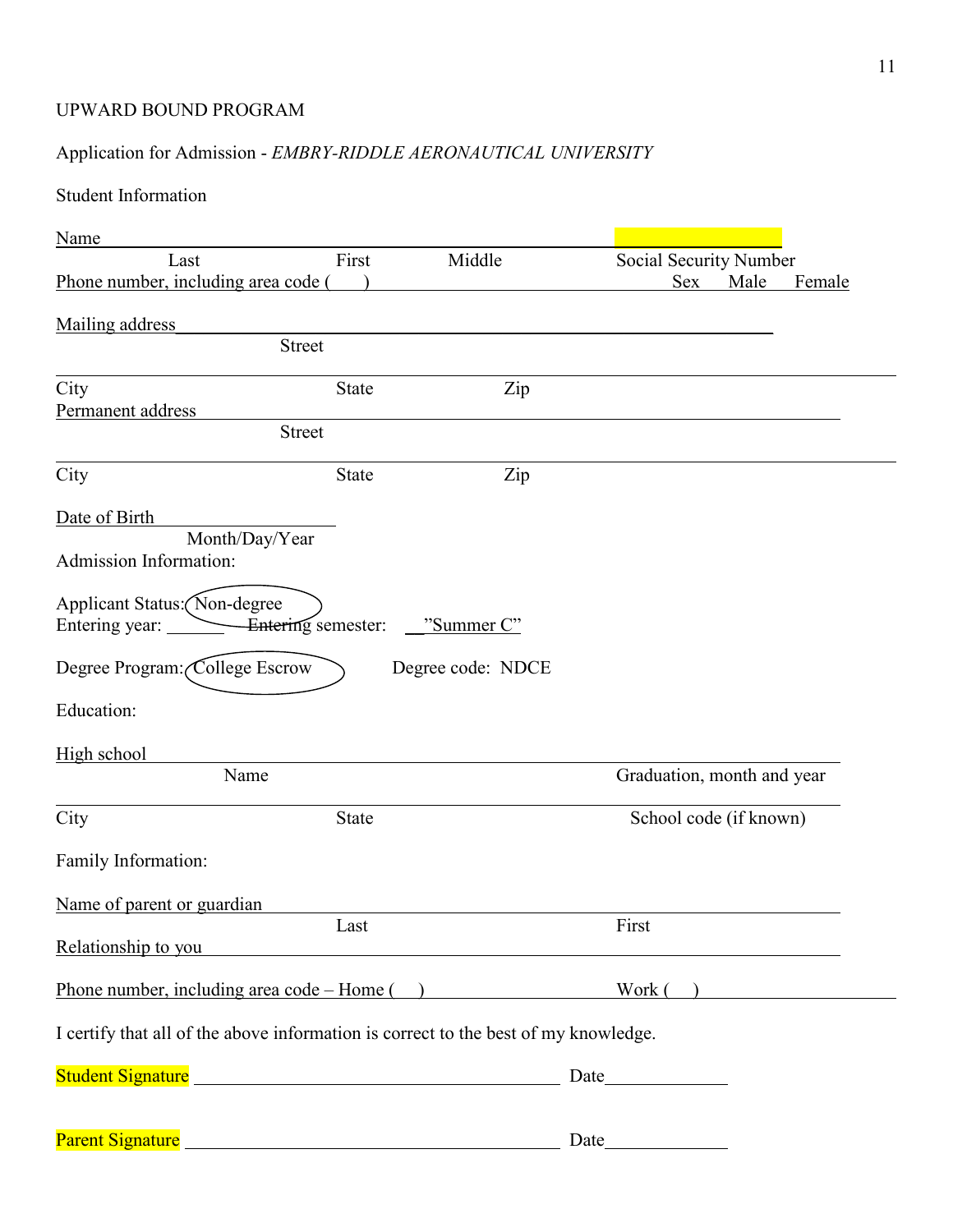# **Recommendation**

#### Dear Recommender

Please fill out the recommendation form below. The more you can tell us about a student, the better we will be able to evaluate their application. Your recommendation may address the student's attitude, maturity level, motivation, behavior in class and school, family situation, goals, and their need for our program. Please be candid. Thank you for your assessment!

#### **Academic Qualities**

| <b>Academic ability</b>     | <b>Consideration of others</b> |
|-----------------------------|--------------------------------|
| $\Box$ Outstanding          | $\Box$ Unusually thoughtful    |
| $\Box$ Good                 | $\Box$ Usually considerate     |
| $\Box$ Average              | $\Box$ Rarely considerate      |
| $\Box$ Below average        | $\Box$ Selfish                 |
| <b>Academic achievement</b> | Social adjustments with        |
| $\Box$ Outstanding          | peers                          |
| $\Box$ Good                 | $\Box$ Healthy relationships   |
| $\Box$ Average              | $\Box$ Occasional problems     |
| □ Below average             | $\Box$ Frequent problems       |
| <b>Effort and drive</b>     | $\Box$ Relates poorly          |
| $\Box$ Outstanding          | <b>Integrity</b>               |
| $\Box$ Good                 | $\Box$ Very trustworthy        |
| $\Box$ Sporadic             | $\Box$ Usually trustworthy     |
| □ Occasional                | $\Box$ Occasionally            |
| <b>Personality Traits</b>   | trustworthy                    |
| Seeks help when needed      | $\Box$ Untrustworthy           |
| $\Box$ Always               | <b>Conduct</b>                 |
| Sometimes                   | □ Well-behaved                 |
| Never                       | $\Box$ Usually obeys rules     |
| <b>Maturity</b>             | $\Box$ Occasionally            |
| $\Box$ Very mature          | $\Box$ Misbehaves              |
| Appropriate                 | $\Box$ Frequently misbehave    |
| □ Somewhat immature         |                                |
| $\Box$ Very immature        |                                |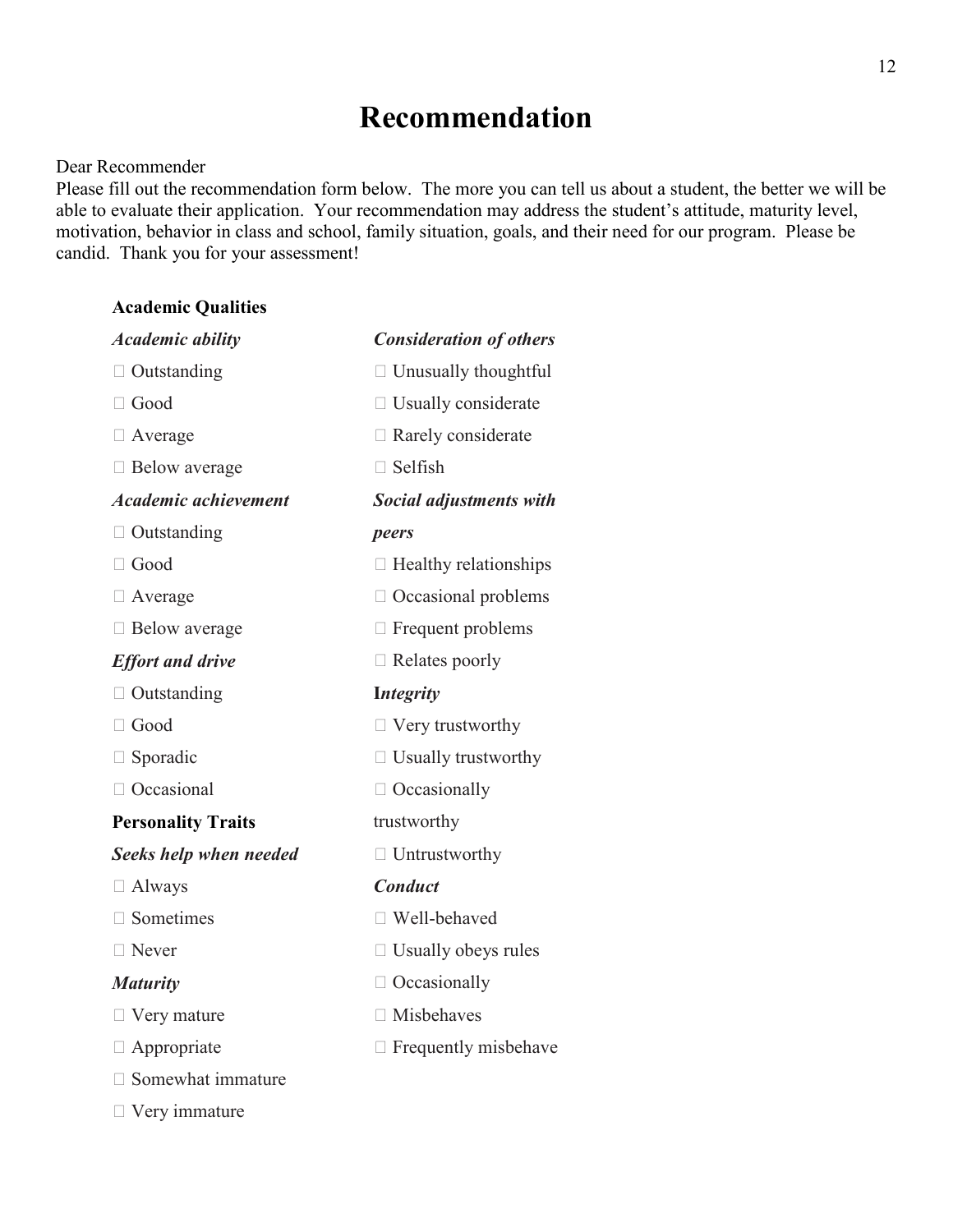Is there anything else the school should know as this student is considered for admission? Do you have any additional information that may be helpful in our evaluation of this student? Comments:

**Sigunature Date**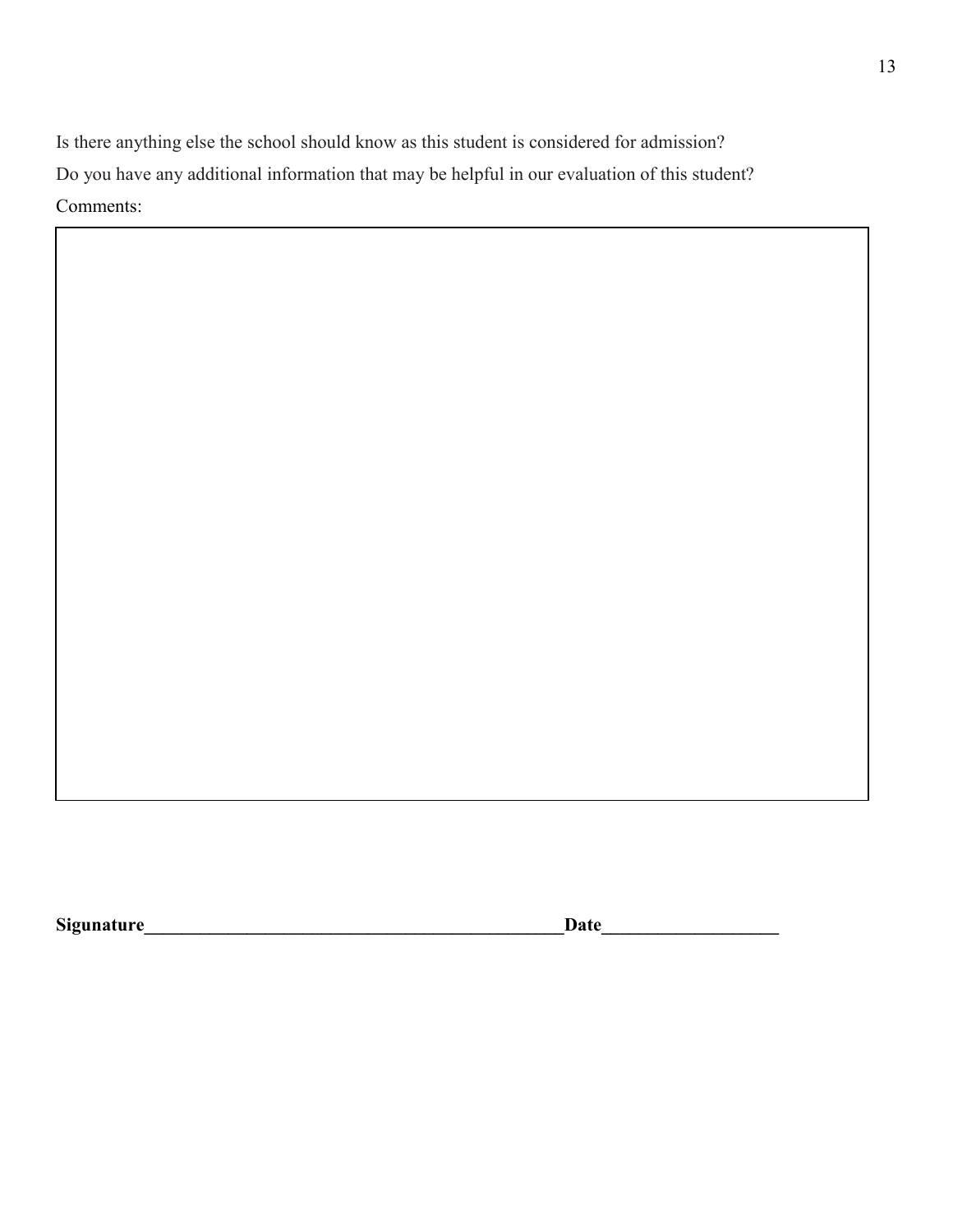# **Recommendation**

#### Dear Recommender

Please fill out the recommendation form below. The more you can tell us about a student, the better we will be able to evaluate their application. Your recommendation may address the student's attitude, maturity level, motivation, behavior in class and school, family situation, goals, and their need for our program. Please be candid. Thank you for your assessment!

#### **Academic Qualities**

| <b>Academic ability</b>     | <b>Consideration of others</b>  |
|-----------------------------|---------------------------------|
| $\Box$ Outstanding          | □ Unusually thoughtful          |
| $\Box$ Good                 | $\Box$ Usually considerate      |
| $\Box$ Average              | $\Box$ Rarely considerate       |
| $\Box$ Below average        | $\Box$ Selfish                  |
| <b>Academic achievement</b> | Social adjustments with         |
| $\Box$ Outstanding          | peers                           |
| $\Box$ Good                 | $\Box$ Healthy relationships    |
| $\Box$ Average              | $\Box$ Occasional problems      |
| $\Box$ Below average        | $\Box$ Frequent problems        |
| <b>Effort and drive</b>     | $\Box$ Relates poorly           |
| $\Box$ Outstanding          | <b>Integrity</b>                |
| $\Box$ Good                 | $\Box$ Very trustworthy         |
| Sporadic                    | $\Box$ Usually trustworthy      |
| □ Occasional                | $\Box$ Occasionally trustworthy |
| <b>Personality Traits</b>   | $\Box$ Untrustworthy            |
| Seeks help when needed      | <b>Conduct</b>                  |
| $\Box$ Always               | Well-behaved                    |
| $\Box$ Sometimes            | $\Box$ Usually obeys rules      |
| $\Box$ Never                | $\Box$ Occasionally             |
| <b>Maturity</b>             | $\Box$ Misbehaves               |
| $\Box$ Very mature          | $\Box$ Frequently misbehave     |
| $\Box$ Appropriate          |                                 |
| Somewhat immature           |                                 |
| $\Box$ Very immature        |                                 |